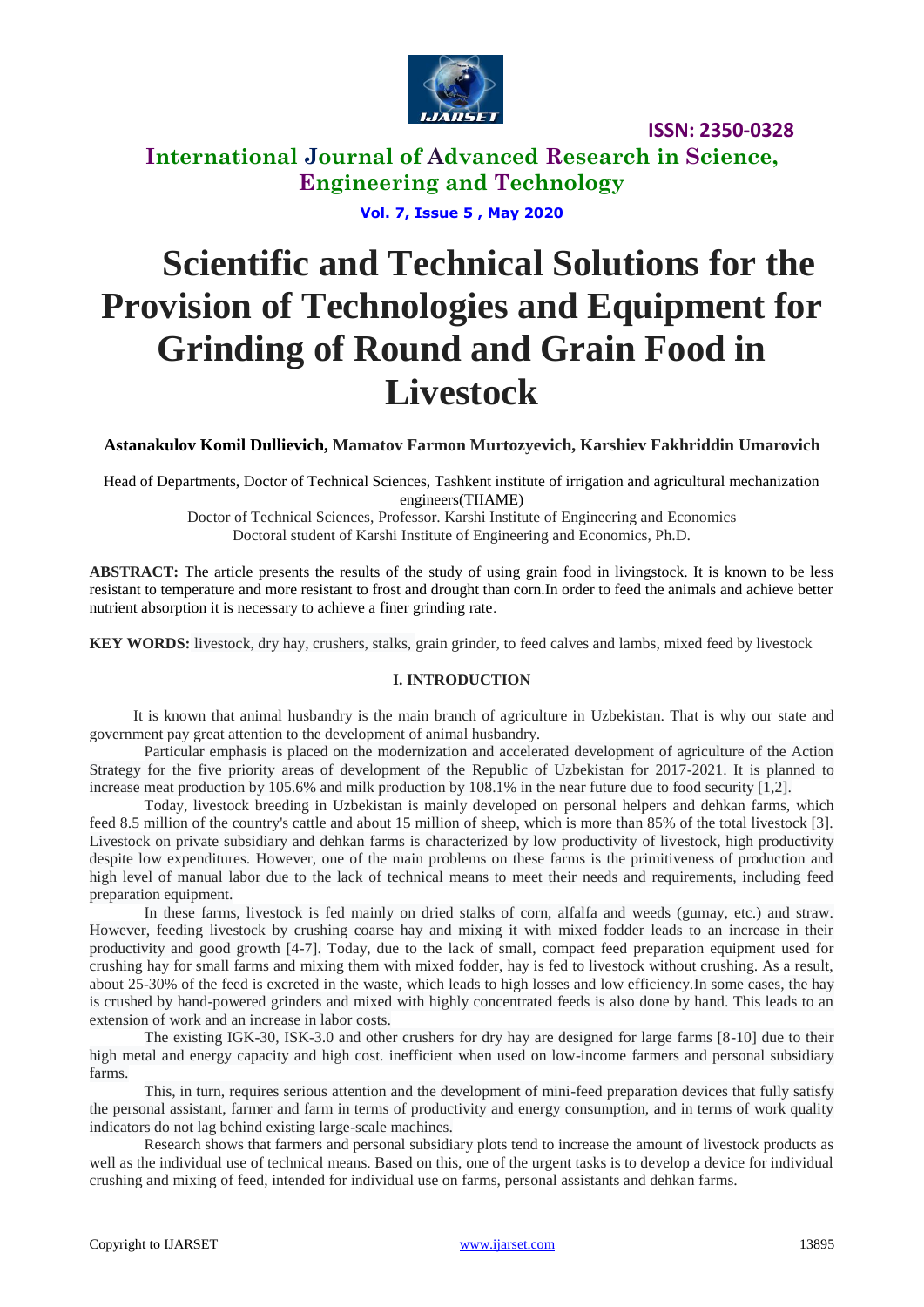

**ISSN: 2350-0328**

# **International Journal of Advanced Research in Science, Engineering and Technology**

## **Vol. 7, Issue 5 , May 2020**

For this reason, research is currently being conducted on the development of hay crushers used for crushing coarse stalks and grain crushers used for crushing forage grains [11,12]. During the research, experimental copies of them were created and their experimental work was carried out.

#### **II. MATERIALS AND METHODS**

RD 10.23.6-90 Tests of agricultural machinery. Machines for harvesting forage crops with grinding VA OST-70.19.2-83 Tests of agricultural machinery. Machines and equipment for the preparation of feed. Programs and research methods. Programs and methods of research ".

Corn, sorghum stalks, alfalfa hay and straw were used in the test operations of the crusher, while corn grain and cotton were used as the processing material in the test works of the grain crusher. During the experiments, it was ensured that they were in the range of 10-14 percent

During the tests, the parameters and operating modes of the crusher-crusher were as follows, ie rotor diameter (at the end of the crusher blade and hammers) - 550 mm, the number of rotor rotations - 1280 min-1; the number of blades - 4, the number of hammers - 20, the distance between the rotor and the casing - 18–20 mm.

The parameters and operating modes of the crusher were as follows: rotor diameter at the end of the crusher blade and hammers - 220 mm, diameter of the crushing chamber - 280 mm, the number of rotor rotations - 3000 min-1; the number of blades - 2, the number of hammers - 2, the distance between the hammer and the crushing chamber - 3 mm.

## **III. RESULT AND DISCUSSION**

During the tests, specific results were obtained in both crushers.

In particular, tests of the hay crusher in the above parameters and operating modes (Table 1) showed that in all types of coarse hay processed, the crushing and cracking of the stalks was at the required level.

| łΓ<br>١<br>. .<br>I |  |
|---------------------|--|
|---------------------|--|

|         | Operational quality indicators of the crusher     |                         |                          |  |
|---------|---------------------------------------------------|-------------------------|--------------------------|--|
|         |                                                   | The value of indicators |                          |  |
|         | Name of indicators                                | On the test             | According to IR (initial |  |
|         |                                                   |                         | requirement)             |  |
|         | The composition of the crushed mass: straw stalks |                         |                          |  |
|         | $-$ // - length 3 8 cm,%                          |                         |                          |  |
|         | $-$ // - less than 3 cm in length,% corn stalks   | 86,4                    | Not less than 80%        |  |
|         | $-$ // - length 3 8 cm,%                          | 13,6                    | Not more than 20%        |  |
|         | $-$ // - less than 3 cm in length,% gumay stems   |                         |                          |  |
|         | $-$ // - length 3 8 cm,%                          | 84,9                    | Not less than 80%        |  |
|         | $-$ // - less than 3 cm in length,% bedapichani   | 15,1                    | Not more than 20%        |  |
|         | $-$ // - length 3 8 cm,%                          |                         |                          |  |
|         | $-$ // - less than 3 cm in length,%               | 87,2                    |                          |  |
|         |                                                   | 12,8                    |                          |  |
|         |                                                   |                         |                          |  |
|         |                                                   | 78,7                    |                          |  |
|         |                                                   | 21,3                    |                          |  |
|         |                                                   |                         |                          |  |
|         |                                                   |                         |                          |  |
|         | Stem cracking:<br>$-$ straw, $%$                  |                         |                          |  |
| corn, % |                                                   | 98,8                    | More than 90 percent     |  |
|         | gumay,%                                           | 99,2                    |                          |  |
|         | hay of trefoil,%                                  | 93,4                    |                          |  |
|         |                                                   | 97,1                    |                          |  |
|         |                                                   |                         |                          |  |

## Operational quality indicators of the crusher

In the crushed mass, 3-8 cm long stalks accounted for 86.4% of straw, 84.9% of corn stalks, 87.2% of gum stalks and 78.7% of alfalfa hay. did. The cracking or crushing of the stems was more than 90 per cent in all types of hay.